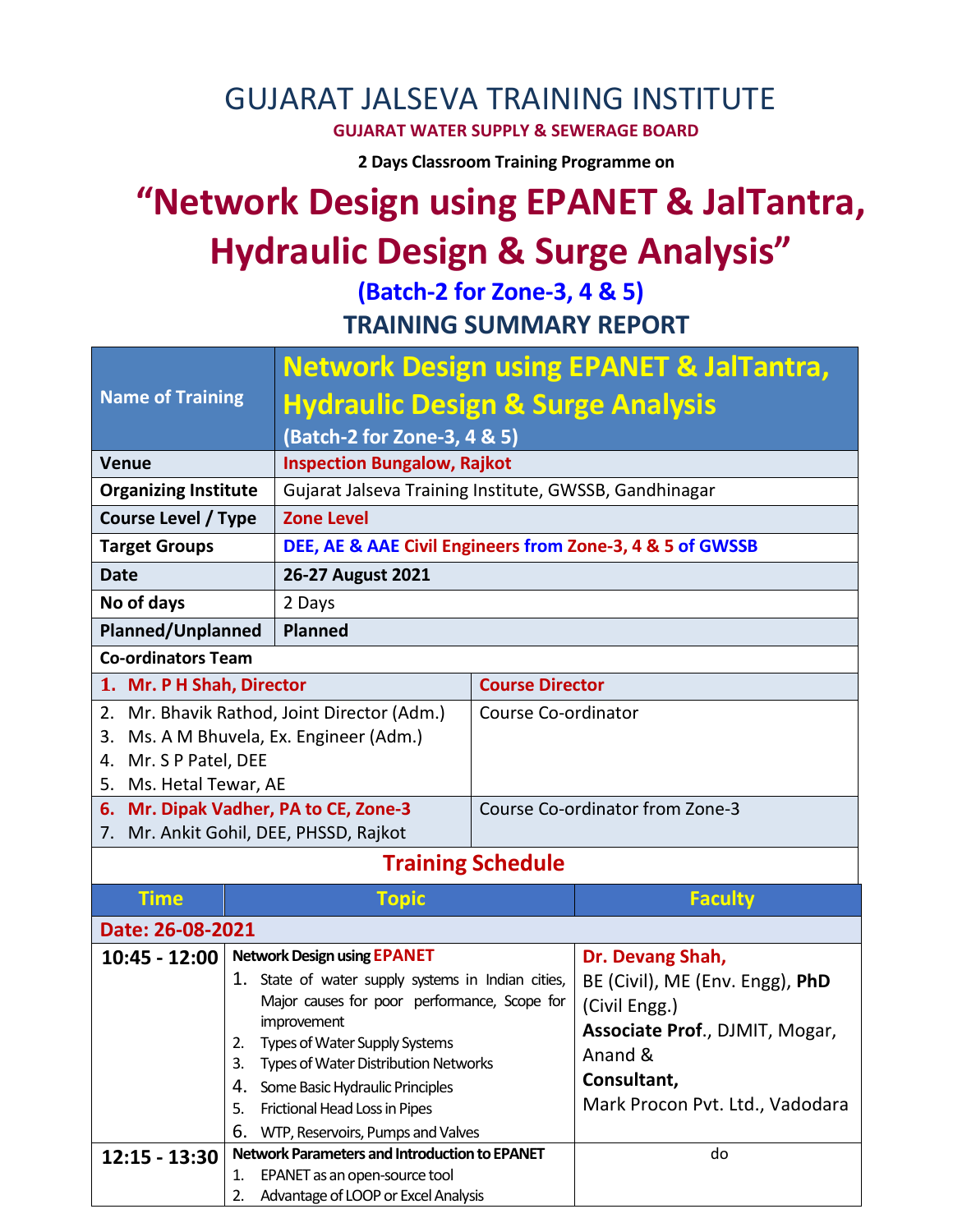|                                 |                            | 3. Practice on self-explanatory tutorial          |                                  |  |  |  |
|---------------------------------|----------------------------|---------------------------------------------------|----------------------------------|--|--|--|
|                                 |                            |                                                   |                                  |  |  |  |
| $14:30 - 17:15$                 |                            | Real-Life Network Design and Analysis with a Case | do                               |  |  |  |
|                                 | <b>Study</b>               |                                                   |                                  |  |  |  |
|                                 |                            | 1. Layouts of water distribution networks using   |                                  |  |  |  |
|                                 |                            | <b>QGIS &amp; WaterNetGen</b>                     |                                  |  |  |  |
|                                 | 2.                         | Obtaining pipe lengths and elevation data         |                                  |  |  |  |
|                                 | 3.                         | Identification of the variation in daily demand   |                                  |  |  |  |
|                                 | 4.                         | Use of EPANET and other tools in designing WDN    |                                  |  |  |  |
|                                 | 5.                         | Determining costs of various pipe networks based  |                                  |  |  |  |
|                                 | on SOR                     |                                                   |                                  |  |  |  |
|                                 | 6.                         | Least cost design with commercial diameters for   |                                  |  |  |  |
|                                 | WDN,                       |                                                   |                                  |  |  |  |
|                                 | 7.                         | Exercise problem hands-on practice                |                                  |  |  |  |
|                                 | Date: 27-08-2021           |                                                   |                                  |  |  |  |
| 10:30 - 12:00                   |                            | Network Design using JalTantra                    | Sh. Prakash Vaghasiya,           |  |  |  |
|                                 |                            |                                                   | AAE, PHWD-1, Amreli              |  |  |  |
| 12:15 - 13:30                   |                            | Hydraulic Design of Rising Main &                 | Sh. Prakash Vaghasiya,           |  |  |  |
|                                 |                            | <b>Gravity Main</b>                               | AAE, PHWD-1, Amreli              |  |  |  |
| 14:30 - 17:15                   |                            | <b>Surge Analysis &amp; Water Hammer</b>          | Sh. Devang Shah,                 |  |  |  |
|                                 | <b>Hydraulic Transient</b> |                                                   | <b>Himadri Enviro Protection</b> |  |  |  |
|                                 |                            | <b>Consultants Pvt. Ltd, A'bad</b>                |                                  |  |  |  |
| 32                              |                            |                                                   |                                  |  |  |  |
| <b>Total No of Participants</b> |                            | (31 Regular Employees of GWSSB & 1 Apprentice     |                                  |  |  |  |
|                                 |                            | <b>Engineer &amp; Outsource staff)</b>            |                                  |  |  |  |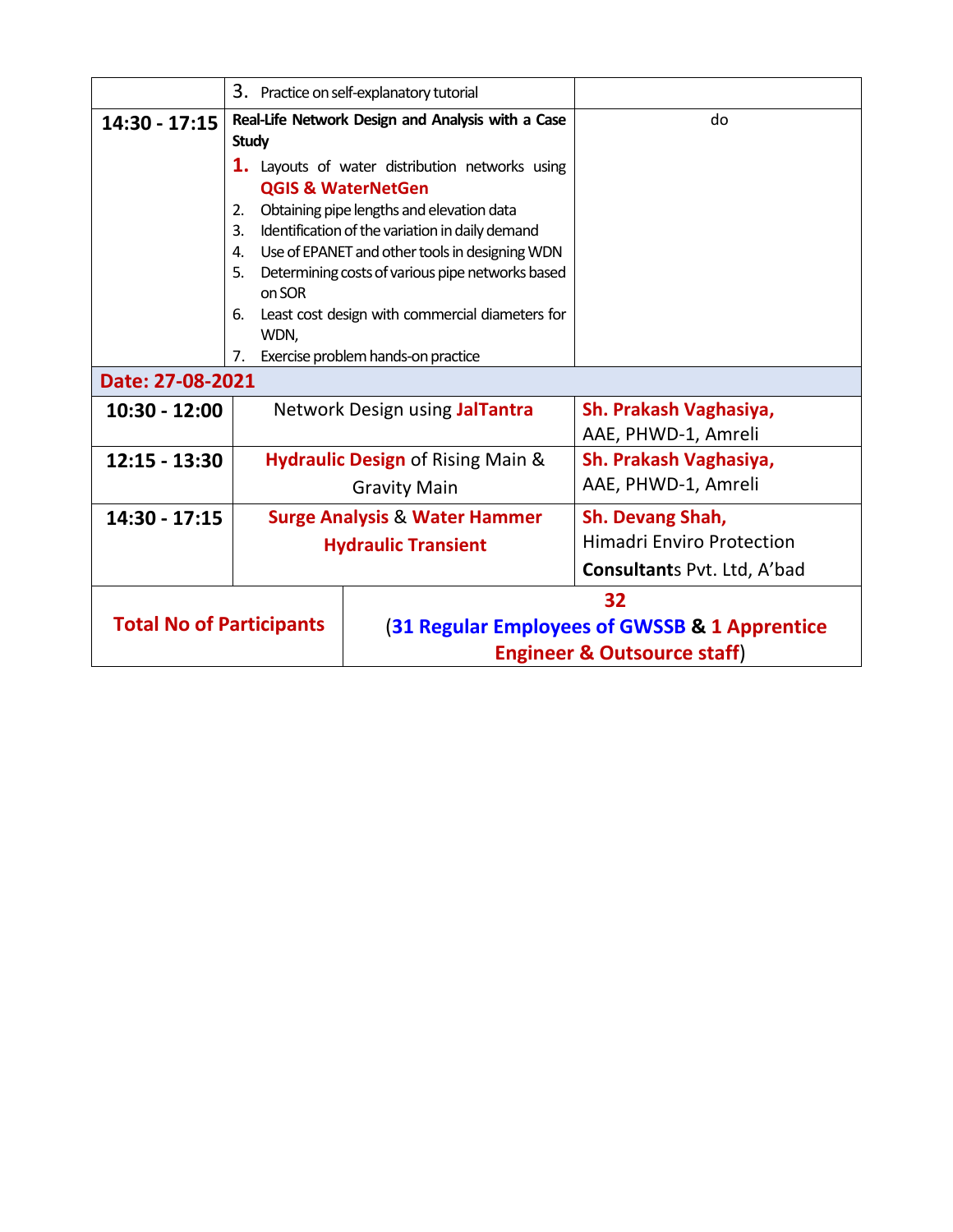| No.                     | CPF NO.                  | <b>Name</b>                        | <b>Designation</b> | <b>Office &amp; Place</b> |
|-------------------------|--------------------------|------------------------------------|--------------------|---------------------------|
| 1                       |                          | AJAYKUMAR DHIRUBHAI MEVADA         | AAE (C)            | PHSSD-1, Rapar            |
| $\overline{2}$          |                          | AMARDEEP MANJIBHAI KUKADIYA        | AAE (C)            | PHC, Junagadh             |
| 3                       | GWSSB/10408              | <b>ANKIT RAMESHBHAI GOHIL</b>      | DEE (C)            | PHWD, Rajkot              |
| 4                       | GWSSB/10232              | DHARAMKUMAR JAYNTILAL CHAUHAN      | DEE (C)            | PHSSD, Jetpur             |
| 5                       |                          | DHAVAL MANSUKHBHAI NAGAR           | AAE (C)            | PHWD, Jetpur              |
| 6                       | GWSSB/10337              | DHIRUBHAI NATHUBHAI VAGHELA        | DEE (C)            | PHSSD, Gadhada            |
| $\overline{\mathbf{z}}$ | GWSSB/10279              | <b>DILIP GOVINDBHAI KHOKHARI</b>   | AAE (C)            | PHSSD, Ranavav            |
| 8                       | GWSSB/10401              | <b>GAUTAMBHAI NATVARLAL PATEL</b>  | DEE (C)            | PHSSD-2, Surendranagar    |
| 9                       |                          | <b>GUNJALIBEN CHANDULAL BUTANI</b> | AAE (C)            | Zone 5, Junagadh          |
| 10                      | GWSSB/10455              | HARSHADKUMAR VALJIBHAI MAKWANA     | AE(C)              | PHSSd, Amreli             |
| 11                      | GWSSB/10390              | HIMANSHU BIPINCHANDRA SONEJI       | <b>AE (C)</b>      | PHC, Rajkot               |
| 12                      |                          | KANU UNADBHAI VALA                 | AAE (C)            | PHSSD, Savarkundla        |
| 13                      |                          | <b>KAUSHIK BHARATBHAI DAVE</b>     | AAE (C)            | PHSSD, Liliya             |
| 14                      |                          | KAUSHIK MANILAL PANCHAL            | AAE (C)            | PHSSD, Bhuj               |
| 15                      | GWSSB/10126              | KAUSHIKKUMAR JAYSUKHLAL VAGHELA    | DEE (C)            | Zone-4, Kutch             |
| 16                      | GWSSB/10278              | <b>MAHESHKUMAR SURMALBHAI DAMA</b> | DEE (C)            | PHSSD, Kutiyana           |
| 17                      |                          | <b>MAYUR KHENGARBHAI MAKWANA</b>   | AAE (C)            | PHSSD-2, Rapar            |
| 18                      | GWSSB/10411              | NARESHKUMAR TEJABHAI PARMAR        | DEE (C)            | PHSSD, Sayla              |
| 19                      |                          | NIRALBEN MANSUKHBHAI TANK          | AAE (C)            | Zone-3, Rajkot            |
| 20                      | $\overline{\phantom{a}}$ | NIRAVKUMAR ISHWARBHAI PATEL        | AAE (C)            | PHSSD, Umrala             |
| 21                      |                          | NISHANKUMAR HARESHBHAI PATEL       | AAE (C)            | PHSSD, Anjar              |
| 22                      | GWSSB/3714               | PRAKASH JERAMBHAI VAGHASIYA        | AAE (C)            | PHWD-1, Amreli            |
| 23                      |                          | PRANAV KISHORCHANDRA PATEL         | AAE (C)            | PHSSD, Keshod             |
| 24                      | GWSSB/10521              | RAJESH CHHAGANLAL SOLANKI          | AAE (C)            | Zone 5, Junagadh          |
| 25                      | GWSSB/10267              | RAVIKUMAR LALJIBHAI HALA           | DEE (C)            | PHSSD, Chotila            |
| 26                      |                          | RUTUL JAYANTILAL MEWADA            | AAE (C)            | PHSSD, Bhachau            |
| 27                      |                          | <b>SHYAM RAMESHBHAI BODA</b>       | AAE (C)            | PHSSD, Khambhaliya        |
| 28                      | $\overline{\phantom{a}}$ | SIDDHARTH RAMESHCHANDRA SAVSANI    | AAE (C)            | PHSSD, Bhanvad            |
| 29                      |                          | TIRTHRAJ KANUBHAI BHABHOR          | AAE (C)            | PHSSD, Manavadar          |
| 30                      | GWSSB/10391              | <b>USHA PRANLAL VAGHELA</b>        | DEE (C)            | PHSSD, Amreli             |
| 31                      |                          | UTKARSH ARUN SRIVASTAVA            | AAE (C)            | PHSSD, Gandhidham         |

## **List of Regular Employees of GWSSB**

## **List of Employees (Outsource staff/Apprentice Engineer)**

| No. | <b>Name</b>                                            | <b>Designation</b> | <b>Office &amp; Place</b> |
|-----|--------------------------------------------------------|--------------------|---------------------------|
|     | VISHNUBHAI GHANSHYAMBHAI DHARAJIYA   APPRENTICE. ENGG. |                    | PHSSD, Limbdi             |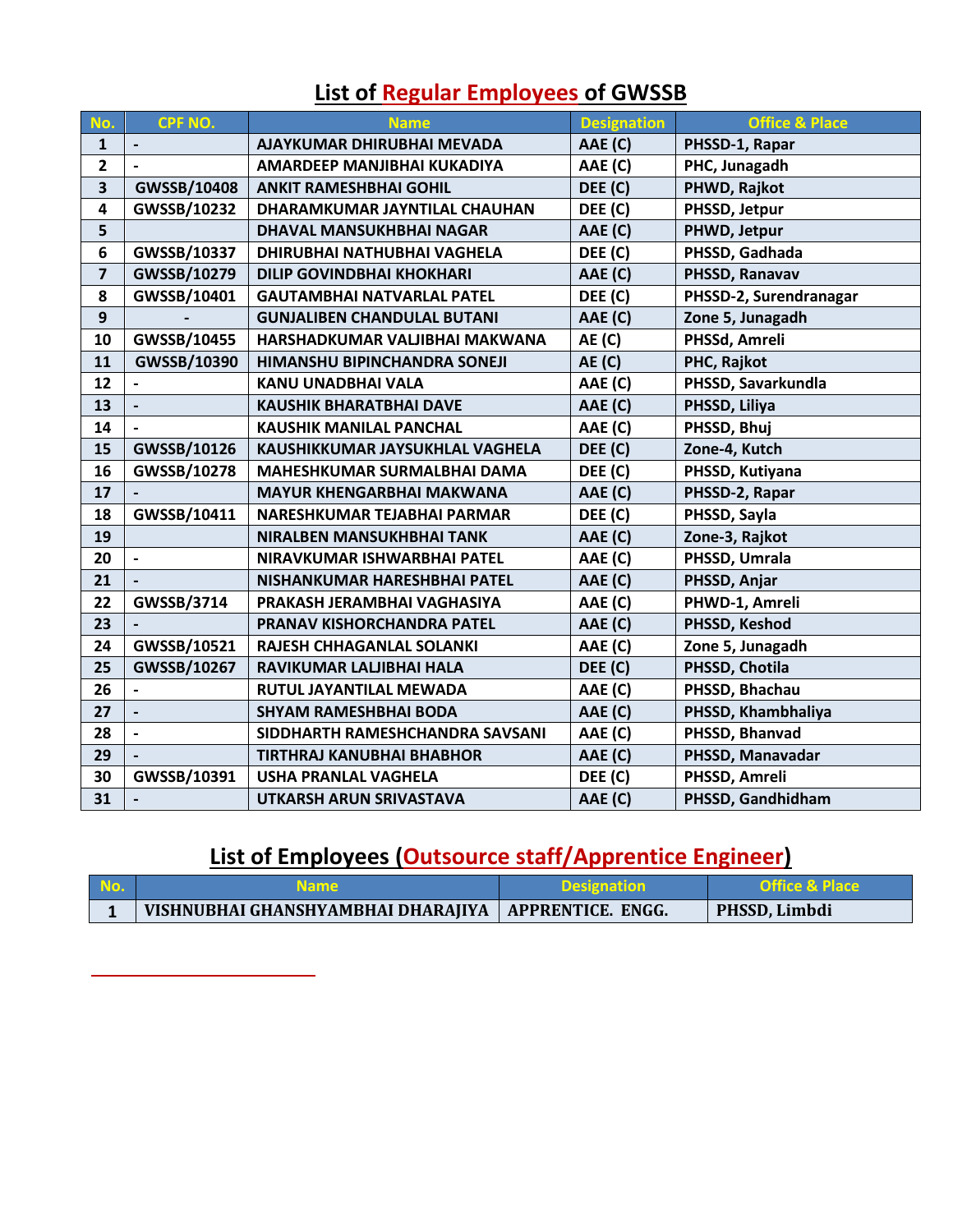## **Photo Gallery**

1. **Dr. Devang Shah,** Asst. Professor, DJMIT, Mogar, Anand addressing the trainees

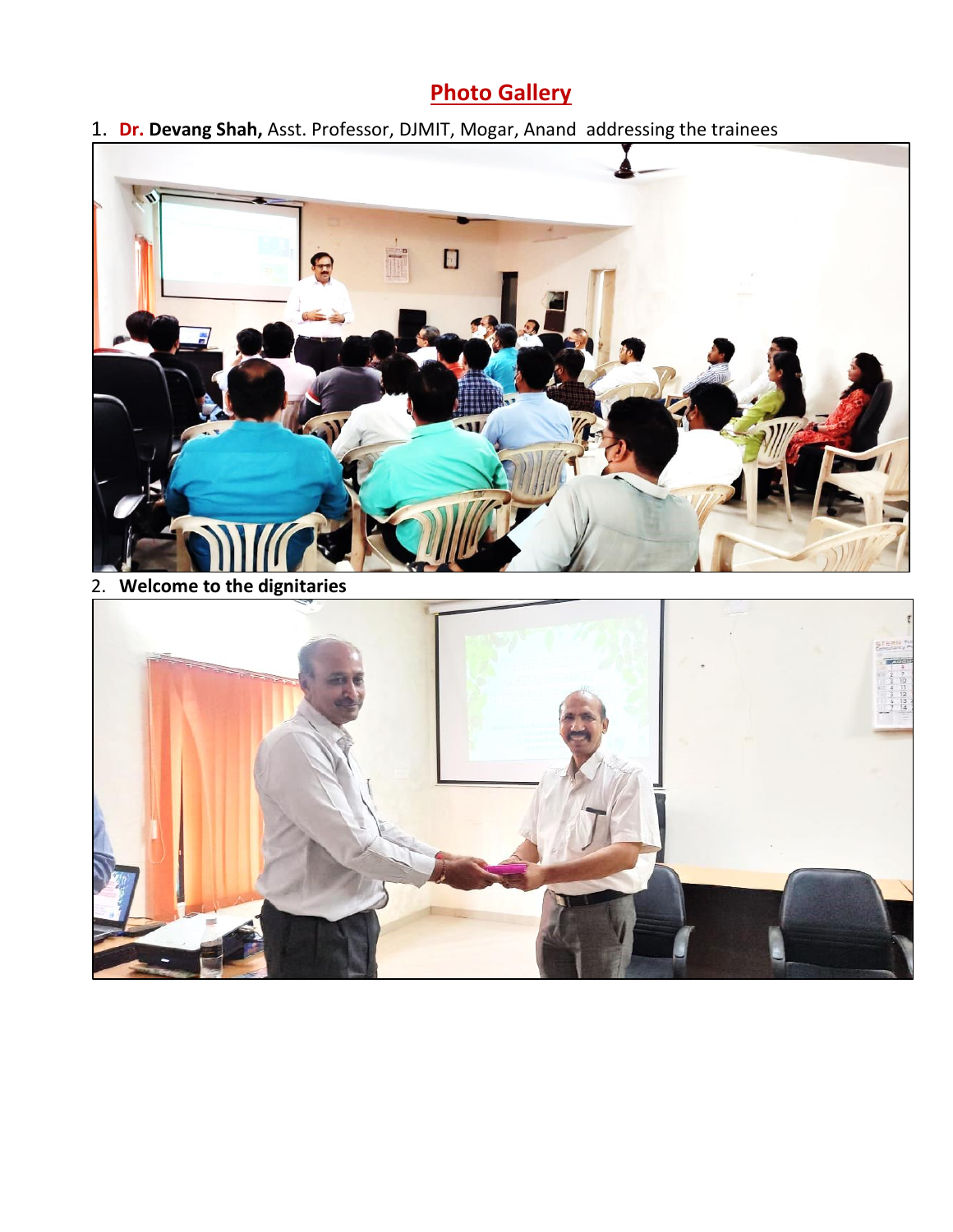3. **Sh. Devang Shah,** Consultant, Himadri Enviro-Protection Consultants Pvt. Ltd, A'bad addressing the trainees



4. **Sh. Prakash Vaghasiya,** AAE, PHWD-1, Amreli addressing the trainees